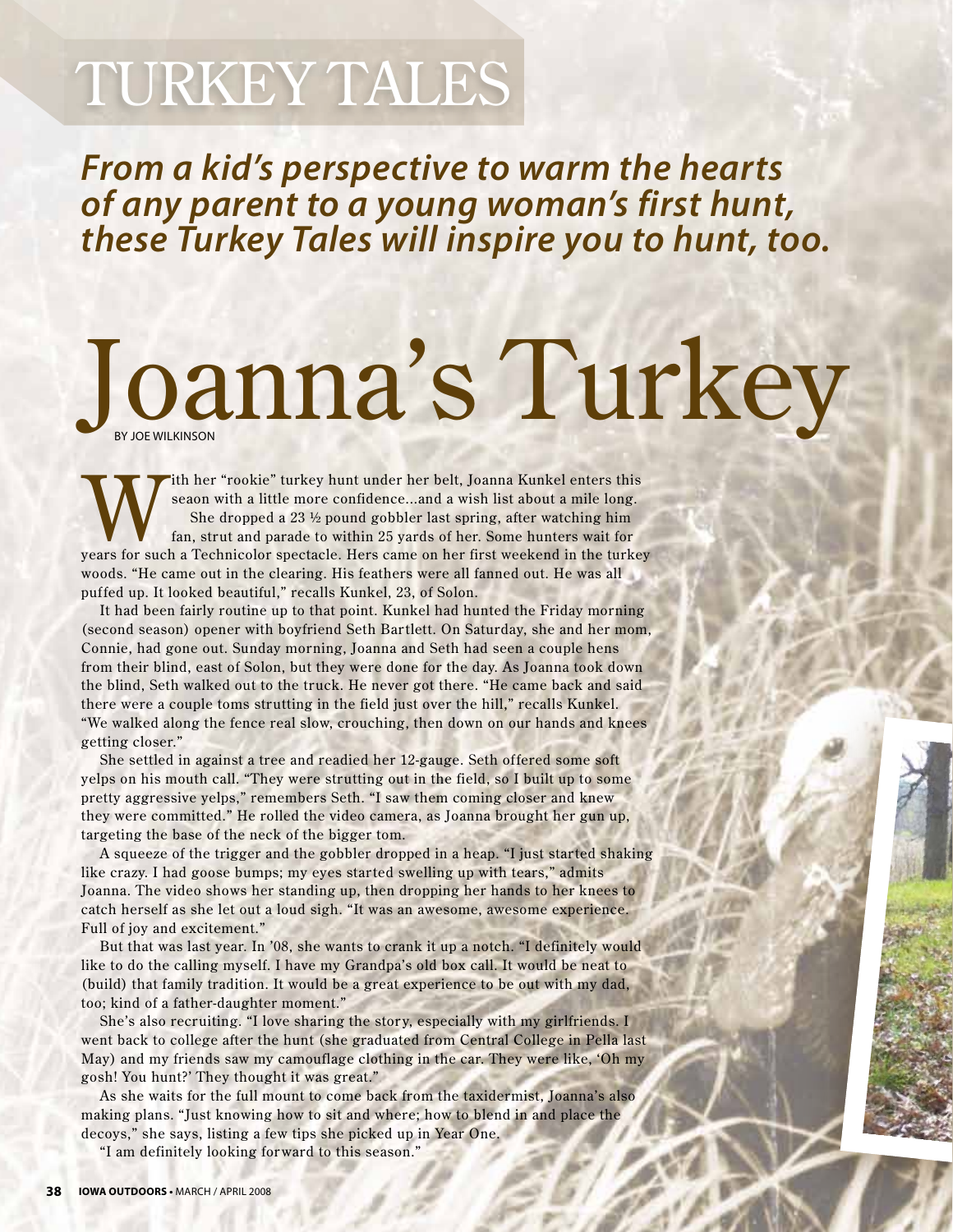



Nearly a year later, Joanna Kunkel, of Solon, says the experience of shooting her first turkey is still electric. "I love sharing the story, especially with girlfriends. There are not that many women who hunt turkeys." **BELOW:** With her tom's tail fanned, Joanna kneels in front of the tree where she shot it in eastern Johnson County. The 23  $1/2$  pound bird had an 8 1/2 inch beard and spurs measuring

**FEBRUARE ITAL** 

1  $\frac{1}{4}$  and 1  $\frac{3}{8}$  inches.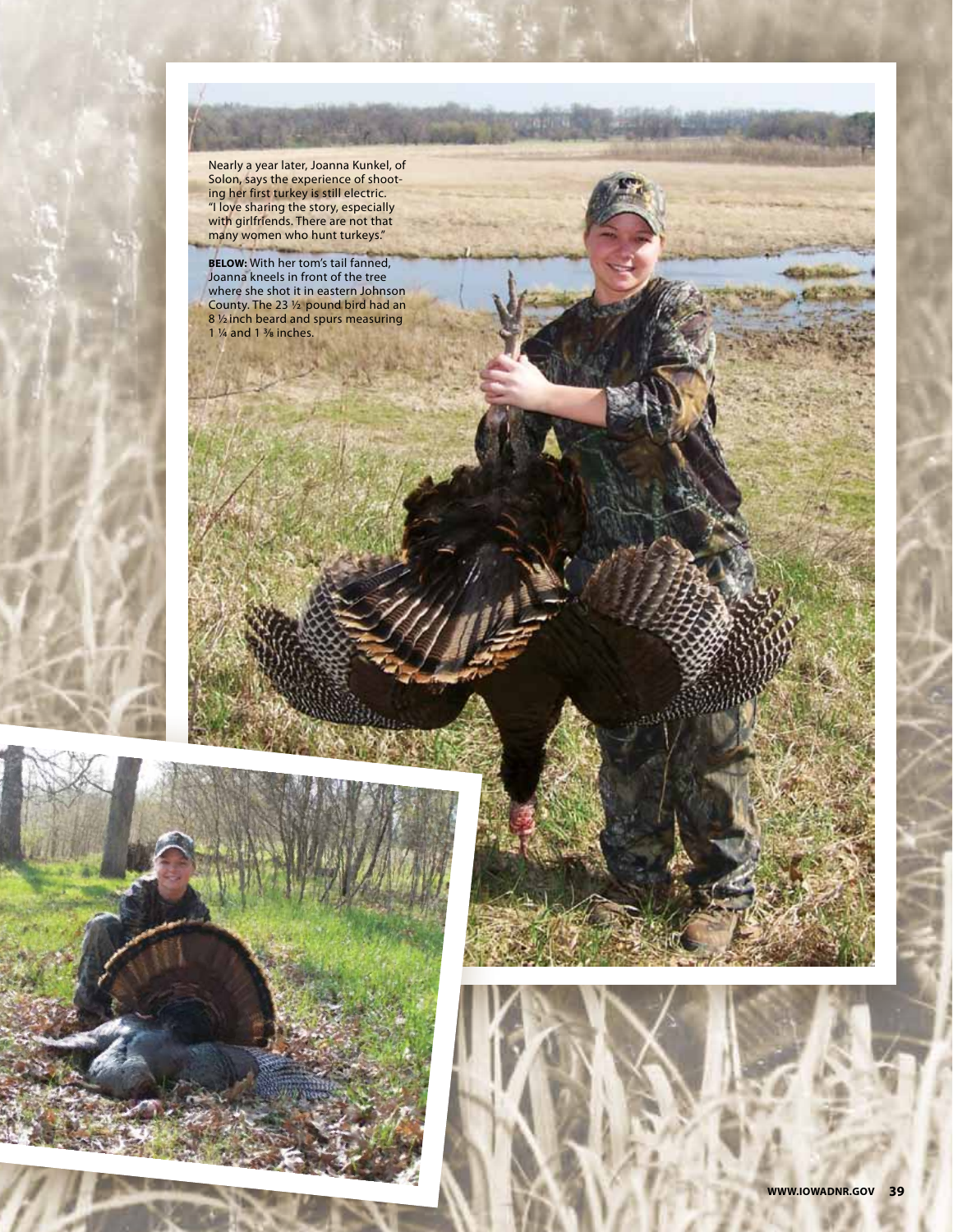A 10-year old recalls

## The Day LShot by andrew pauley

story and photos by joe will be joined to be a photos by joined and photos by joined and photos by joined and

Andrew Pauley, of Honey Creek, shot his first turkey at age seven. Now wiser at age 10, he shares his first turkey tale. His story will have all parents grinning and thinking of their own children. **RIGHT:** Proud father, Pat, and son.